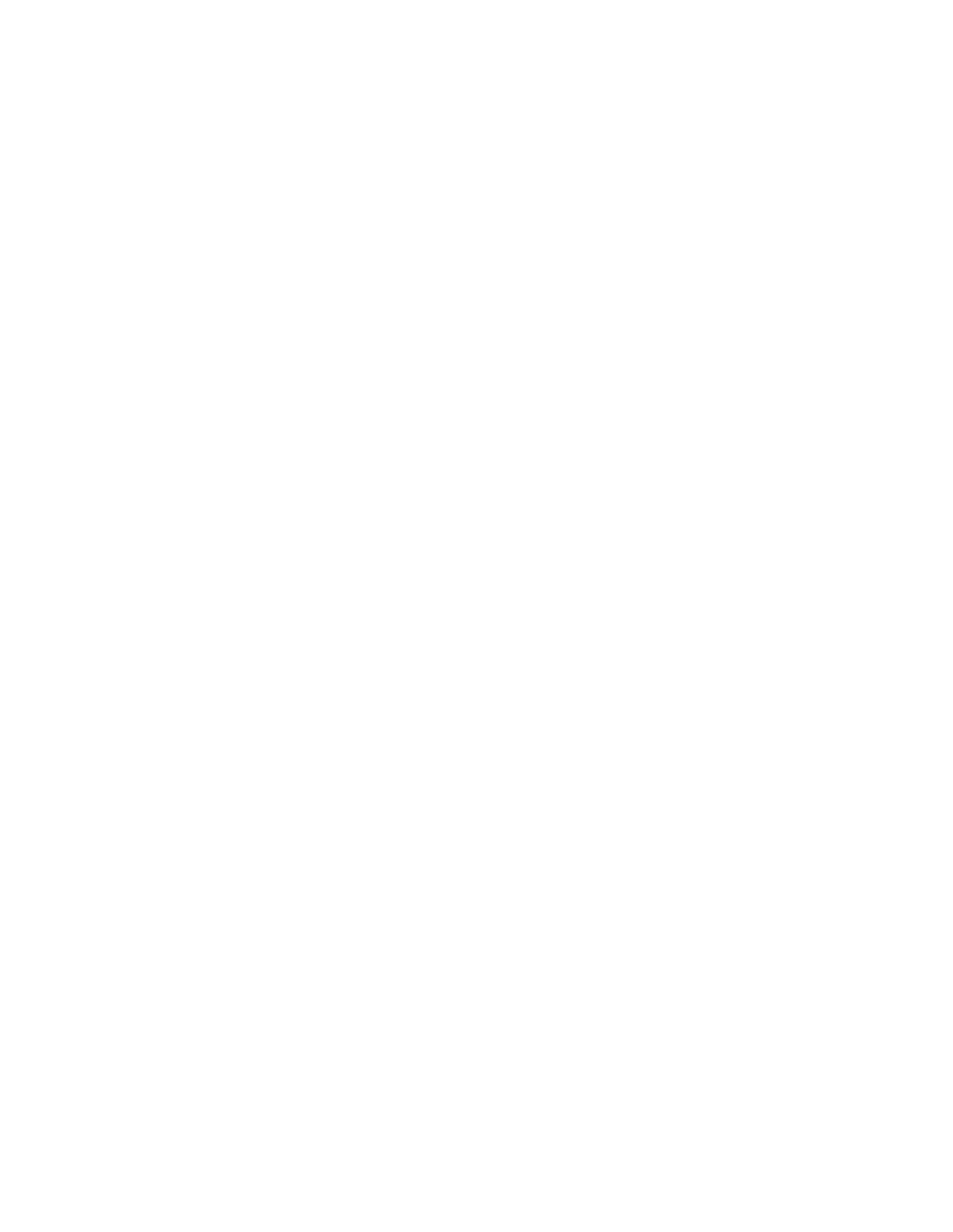# **NORTHERN KENTUCKY YOUNG MARINES**



### **NKyYoungMarines.com**

343 E 47th Street Covington, KY 41015

**Lynne Arnold** UNIT COMMANDER 513.470.0417

#### **YOUNG MARINES OBLIGATION**

FROM THIS DAY FORWARD, I sincerely promise, I will set an example for all other youth to follow and I shall never do anything that would bring disgrace or dishonor upon my God, my Country and its flag, my parents, myself or the Young Marines. These I will honor and respect in a manner that WILL REFLECT credit upon them and myself. Semper Fidelis

The Young Marines is a **Youth Leadership Program** for males and females ages 8 through the completion of high school which is modeled after, and endorsed by, the United States Marine Corps. At our unit (one of nearly 300 across the U.S.) we focus on Military & American History, physical fitness, public speaking, citizenship, community service, and living a healthy, drug-free lifestyle. **Young Marines are not pushed into the military, but they are required to appreciate the freedoms granted by those who serve.** 

 This program is one of the only (if not **the** only) youth-led, meritbased programs. These kids are the leaders; they work hard to earn their rank and billets through discipline, teamwork, and hard work. Young Marines work all year long to prepare themselves not only for each drill, but for Leadership billets, Leadership Schools, encampments, competitions, and promotions.

In addition to 6-hour drills every other Saturday they march in parades to honor veterans, perform Color Guard duties for veteran and community events, go on encampments, improve their physical fitness, earn their rank, teach Drug Resistance in our communities, volunteer their time with Young Marines and many other organizations, and set a great example of how youth should respect our flag, our country, and our military members, past and present.

The Northern Kentucky unit currently has 20 active Young Marines (from OH, IN, and KY) and 5 volunteer Adult Staff members.

Each Young Marines unit is self-sufficient; receiving no operating funds from the government or our National Headquarters. That said, we are seeking sponsorships/donations from generous businesses and/ or individuals in order to provide these motivated youth with even more opportunities for learning and leadership. If you would like to support our mission, or would simply like to find out more, please visit our website, visit us, or contact me with any questions.

Thank you for your time,

Lynne Arnold 513.470.0417 Lynne.Arnold@YoungMarines.com

501(C)(3) 38-2346425

*The Young Marines are a non-profit organization recognized by the Internal Revenue Service as a 501(c)3; therefore all donations are tax-deductible.*

Our unit is the **PROUD HOME** of 3 National Leadership School Titles, 3 Division Young Marines of yhe Year and 1 National Young Marine of the Year!